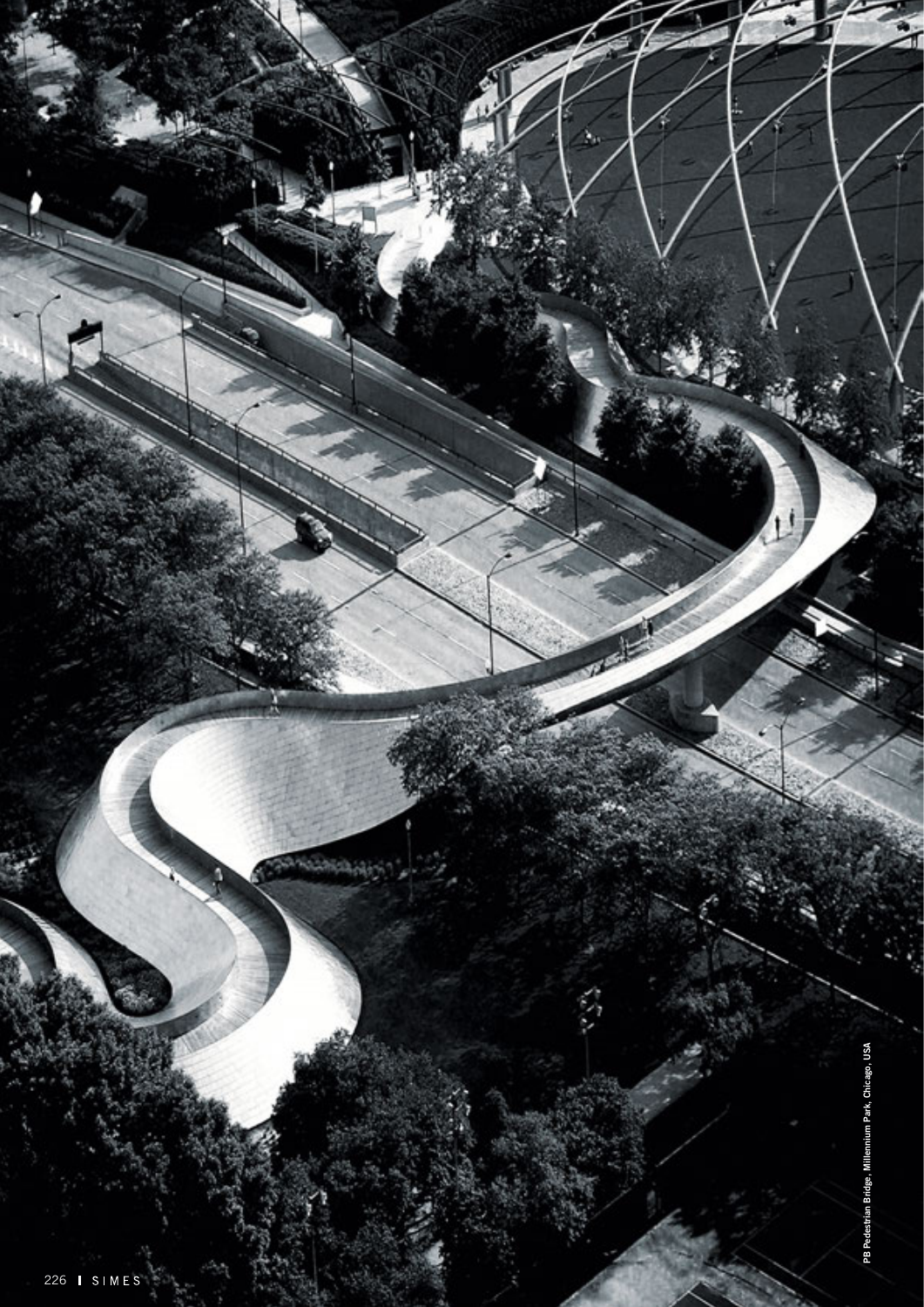

## Wall recessed

With its classical design, EOS is the wall recessed solution for projects that require an attractive design and maximum visual comfort. EOS is designed and engineered to have a glare free downward light distribution. The concealed horizontal glass diffuser has optimum vandal resistance.







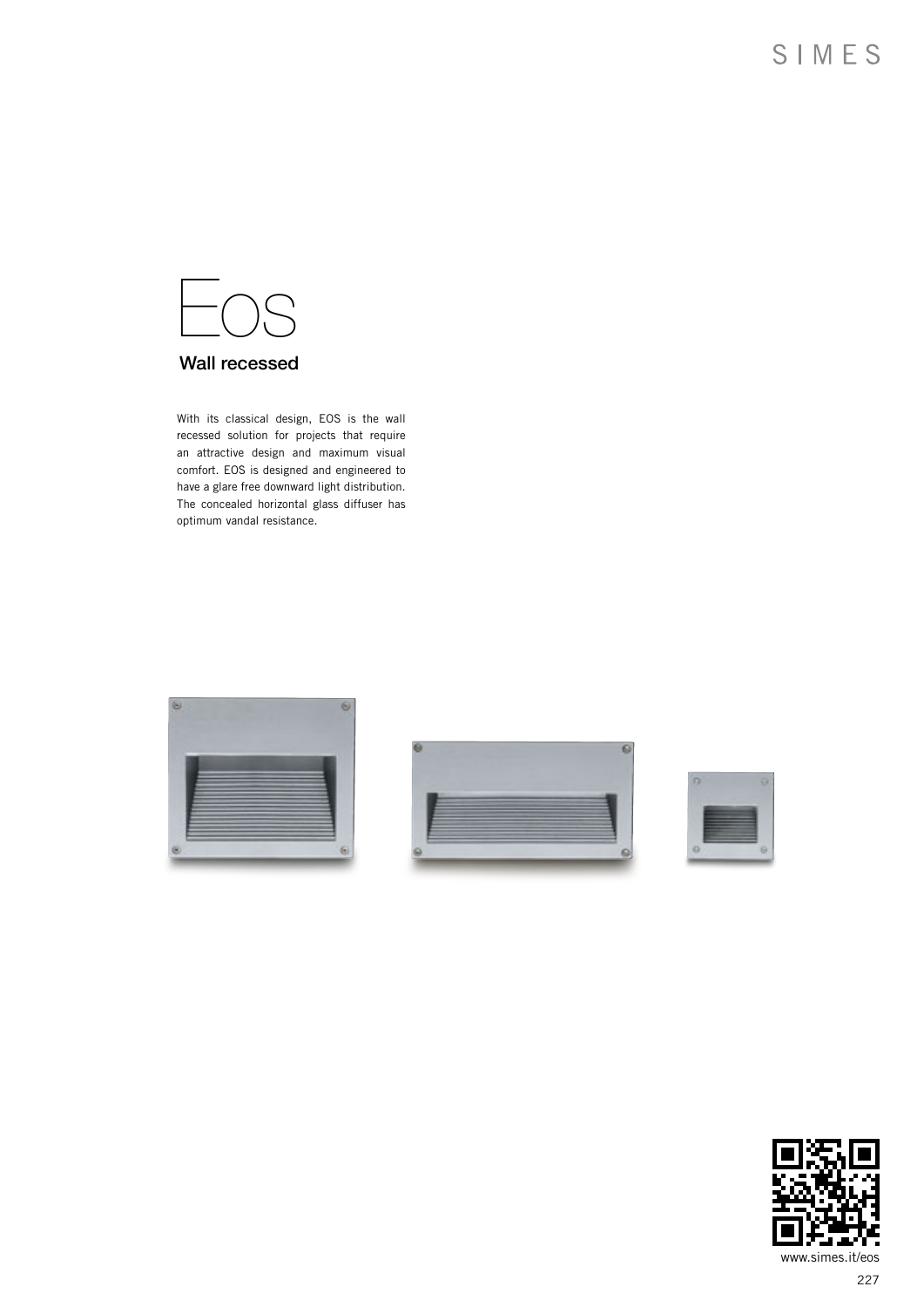

# EOS Wall recessed

Die-cast EN AB-47100 aluminium housing with high corrosion resistance. Opal toughened glass diffuser. Stainless steel screws Luminaire with one single cable entry and grommet (Minieos). Luminaire with double cable entry and grommet (Eos Square and Rectangular). EPDM gaskets. Double powder paint.

Protection class IP55 Minieos Square IP65

Isolation class  $CLASS I @$ 

Mechanical resistance of diffusor

IK 05 Minieos Square IK 06  $\mathscr{K}_{\mathbf{G}}$ 

Leds 4000K CRI90 versions are available on request.

Colour:

Aluminium grey (code 14)

*For the latest technical information and luminaire updates with LED technology please refer to www.simes.it*